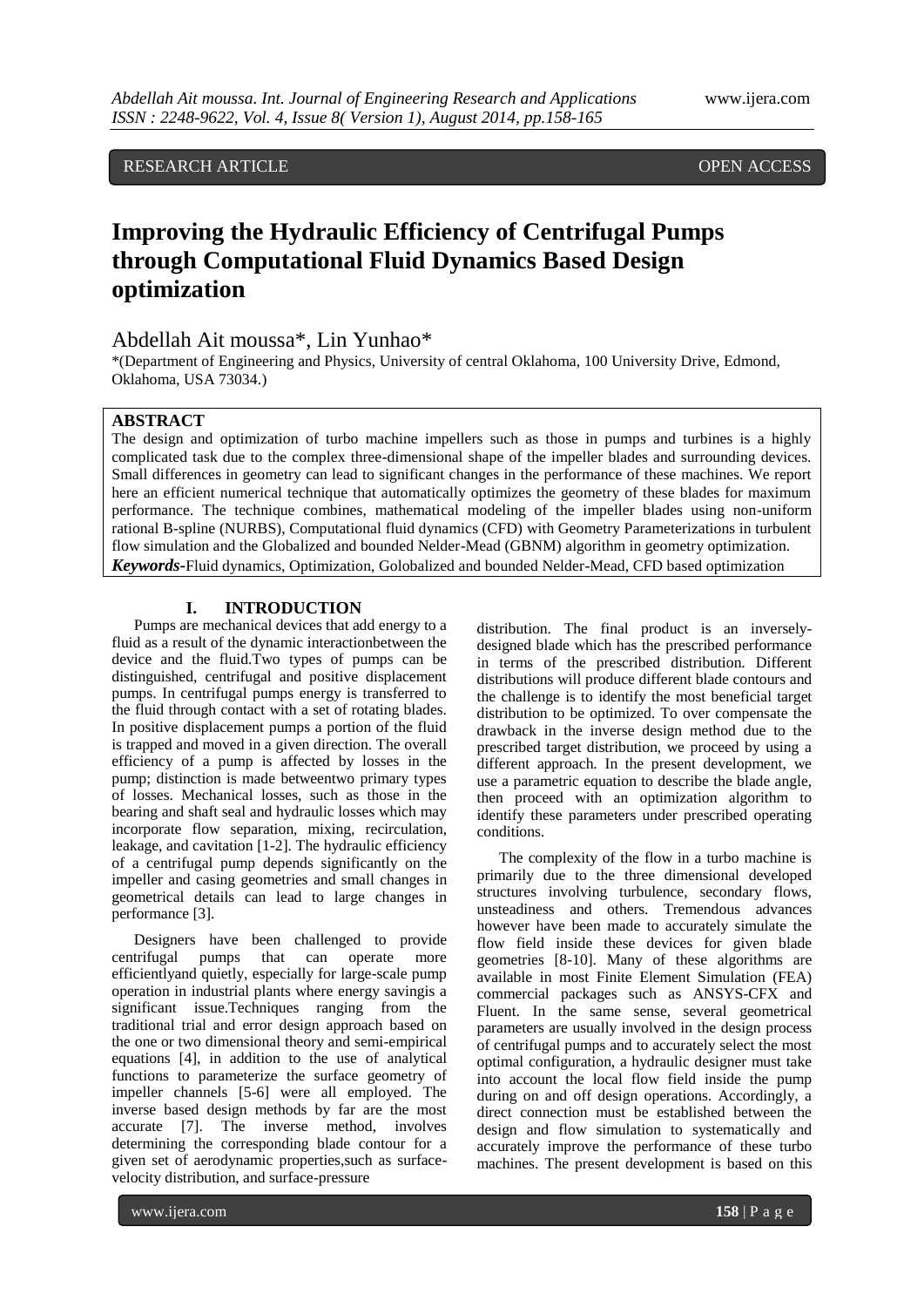perception and will be discussed in detail in the following sections.

This paper is divided into three major parts. In the first, we introduce the technique of optimization and components used in the process of computing and maximizing the hydraulic efficiency of a centrifugal pump. Next, we apply this technique to a test model of a centrifugal pump. In the final section we conclude with a summary and a discussion of future work.

### **II. THECOMPUTATIONAL TECHNIQUE**

In this section, we shall describe the general structure of the computational technique used in the optimization that we apply to a specific system in section III. We shall present this general case first and then indicate briefly how the results will simplify for our special cases.

#### *II.1 Mathematical Modeling of the Surface Geometry of the Blade*

Impeller blades usually have complicated curved shapes and a common way to describethis shape is to define an impeller blade angle. The blade angle β is the angle between the blade contour and the circumferential direction, i.e., a circular arc around the axis of rotation as depicted in Fig.1. In general the blade angle depends on the meridional distance  $(x_m)$ defined along the meridional line from the leading edge of the blade.

To mathematically model the impeller blade, we begin with a given meridional projection on the (r, z) plane as shown on the inset of Fig.1. A line on the meridional plane from leading to trailing edge is spun about the axis of rotation of the pump (z-axis) to form a surface of revolution. The final blade contour over this surface is formed by moving each point on the meridional line over the surface of revolution with an angle  $\theta$  around the axis of rotation, and along a direction defined by the blade angle β. Mathematically, this transformation is described by the following equation.

$$
\tan(\beta) = \frac{\mathrm{d}x_{\mathrm{m}}}{\mathrm{rd}\theta} \tag{1}
$$

where  $dx_m$  is an infinitesimal arc length in the meridional direction such that

$$
dx_m = \sqrt{dr^2 + dz^2} \tag{2}
$$

To successfully incorporate this transformation, we introduce a new variable n such that

$$
d\eta = \frac{dx_m}{r} = \frac{dr}{r} \sqrt{1 + \left(\frac{dz}{dr}\right)^2} \qquad (3)
$$

With this variable equation (1) reduces to

www.ijera.com **159** | P a g e

$$
d\theta = \tan\left(\frac{\pi}{2} - \beta\right) d\eta \tag{4}
$$

To integrate this equation, we need an explicit expression of the blade angle as a function of  $\eta$ . To this end, we approximate tan $\mathbb{R}(\pi/2 - \beta)$  with a polynomial of the variable  $\eta$  as emphasized in (5), where  $a_i$  are constants to be determined later by the optimization algorithm. We then integrate the resulting equations to get  $\theta$  as a function of  $\eta$  (6). Note that when all the  $a_i$  but  $a_o$  are zero, we recover the logarithmic blade where the blade angle is constant over the blade length. The additional terms when different from zero, are corrective

terms devised to change the curvature over the logarithmic blade and along the blade length.

$$
\tan\left(\frac{\pi}{2} - \beta\right) = a_o + a_1 \eta + a_2 \eta^2 + \dotsb \tag{5}
$$

$$
\theta = \theta_o + a_o \eta + \frac{a_1}{2} \eta^2 + \frac{a_2}{3} \eta^3 + \dotsb \tag{6}
$$

where  $\theta_o$  is an integration constant

The variable  $\eta$  depends on r and z; however, since we started from a known meridional line, we can directly integrate  $(3)$  to get  $\eta$  as a function of r.

In practice, the surface of revolution can be mapped onto a two dimensional plane  $(R, \alpha)$  using the Prasil transformation [11] in (7), where R is the distance from the axis of rotation (z-axis).

$$
\frac{d\alpha}{d\theta} = \frac{\alpha}{\theta} = 1, \qquad \frac{d\eta}{d\alpha} = \frac{1}{r} \frac{dx_m}{d\theta} = \frac{1}{R} \frac{dR}{d\alpha} \tag{7}
$$

Using this transformation and the definition in (3), we find

$$
R = R_o e^{\eta} \tag{8}
$$

where  $R_0$  is an integration constant.

Accordingly, the final blade contour can be formed from a point on the meridional line defined by the coordinates  $(r, z)$ , as it transforms to a point on the surface of revolution defined by the coordinates (R,  $\theta$ ).

To numerically implement these transformations, we proceed from a given meridional projection. A number of control points are selected over the surface and NURBS curves from leading to trailing edge are constructed. These curves constitute the meridional lines that are then transformed according to the steps described in this section to produce the final blade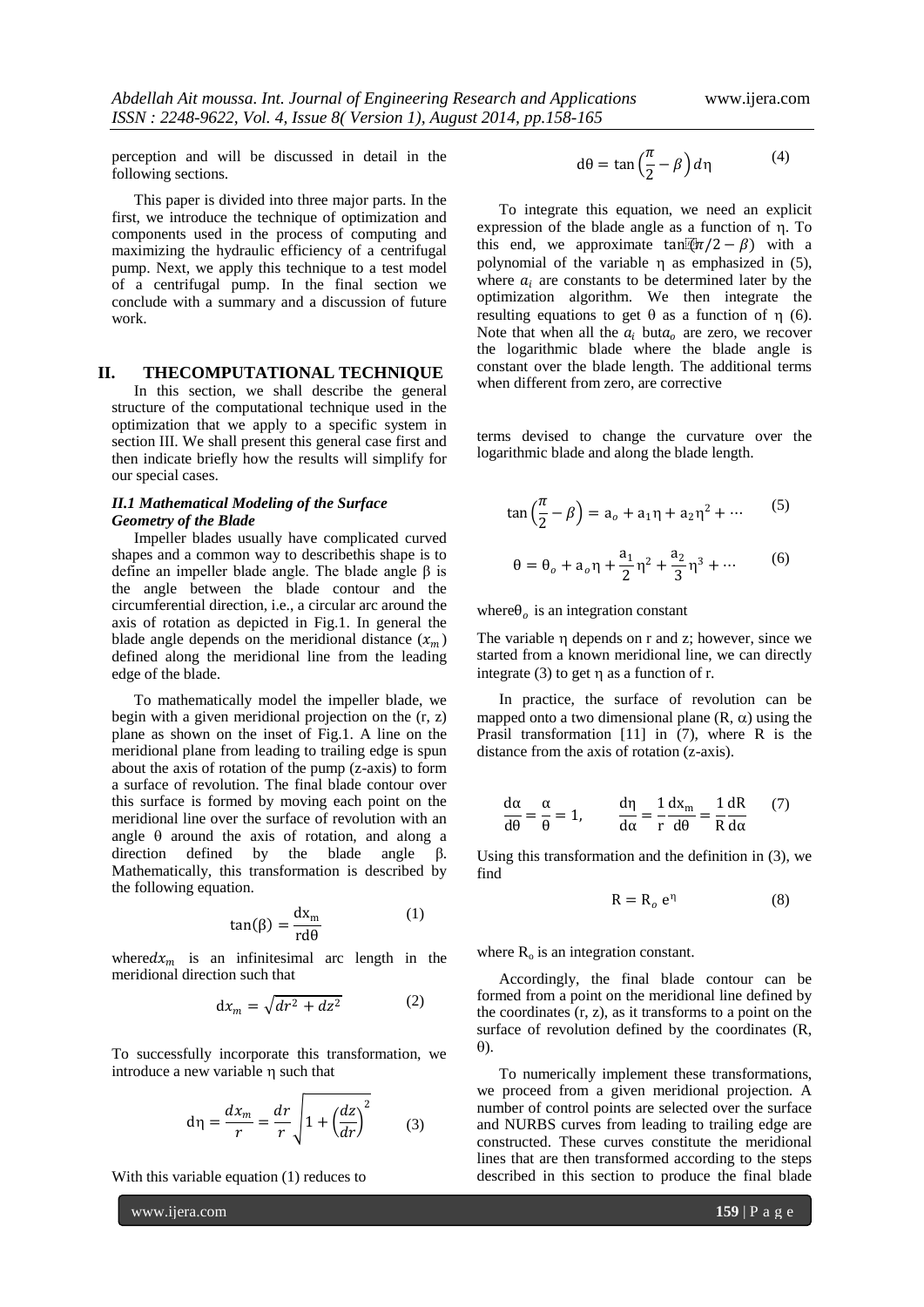surface geometry. The diagram in Fig.2 describes the steps used in the numerical application of this transformation. This algorithm with preselected values of the constants  $a_i$ , will be called several times during the optimization that we introduce in section  $II.5.$ 



Figure 1: Blade angle

### *II.2 Graphical Modeling of the Blade, rotor and*

### *volute*

From the mathematical model introduced in section II.1, we exported a file.out that contained the coordinates of numerous control points over the final surface geometry of the blade. In the current step, we import these coordinates using computer-aided engineering (CAE) tools and plot the vertices on a graphical interface as shown in Fig.3 (left). Most sophisticated graphic creation tools such as SolidWorksprovide an interfacefor using splines; these tools in conjunction with the imported data file were used to sketch the different contours of the blade surface. The physical surface of the blade is then mapped over the splines, as shown in Fig.3 (middle). Finally, the blade surface is offset and filled to produce the final blade geometry as depicted in Fig.3 (right). The fluid domain is then added and the volume of the blades subtracted as illustrated in Fig.4 for one of the blade configurations. The volute shown in the same figure was kept in a separate file. Reasonable lengths of inlet and outlet extensions were added to the physical model to reduce the unavoidable effect of inlet and outlet boundaries on the final flow solutions.

The steps described in this section will later be automated to work with different blade configurations and produce the computational domain needed for the finite element simulation (FEA) that we introduce in section II.3.

#### *II.3 Finite Element Simulation*

We used the ANSYS-CFX analysis system in ANSYS Workbench. The impeller blades and volute models were imported and meshed. ANSYS Workbench offers a robust and easy to use set of meshing tools. These tools have the benefit of being highly automated along with having a moderate to high degree of user control. Based on the analysis system utilized, the Mesher in ANSYS Workbench uploads a set of default parameters that will result in a mesh that is more favorable to the solver used. By means of global and local mesh controls, the user can easily modify the mesh parameters. In this paper we adopted a physics based meshing, the physics preference was set to CFD and solver to CFX. An unstructured mesh with tetrahedralcells was used for the zones of the impeller and volute.

The mesh was refined in the near tongue region of thevolute as well as in the regions close to the leadingand trailing edge of the blades. An inflation layer wasadded over the surfaces of the blades; the prisms were grown with a first aspect ratio of 10and a growth factor of 1.2 extruding 5 layers. The grids generated for one of the blade configurations are shown in Fig.5. Note that the blades did not extend to the edge of the impeller, this is because we constrained the blade to maintain a fixed length throughout the analysis and this can only be achieved if the trailing edge is kept strictly within the impeller. The impeller and volute meshes were then imported to the CFX solver and a steady state analysis was conducted in conjunction with the following boundary conditions. At the inlet of the computational domain, the mass flow rate, the turbulence intensity, and the total pressure were specified. At the outlet (end of volute diffuser), the mass flow rate was specified. The volute casing and intake section walls were in stationary frame and modeled using no-slip boundary condition. The meshes of the impeller and volute casing were connected by means of frozen rotor interface. A blend factor of 0.90 was used in the advection scheme, and CFX default convergence criteria of  $10^{-4}$  were adopted. The three dimensional incompressible Navier-Stokes equations with a standard  $k - \varepsilon$  turbulence model were then solved and relevant physical properties such as the head rise,break power and total pressure at the inlet of the impeller were calculated and exported to a file.out.

The steps described in this section will later be automated and used several times in the optimization that we introduce in the next section.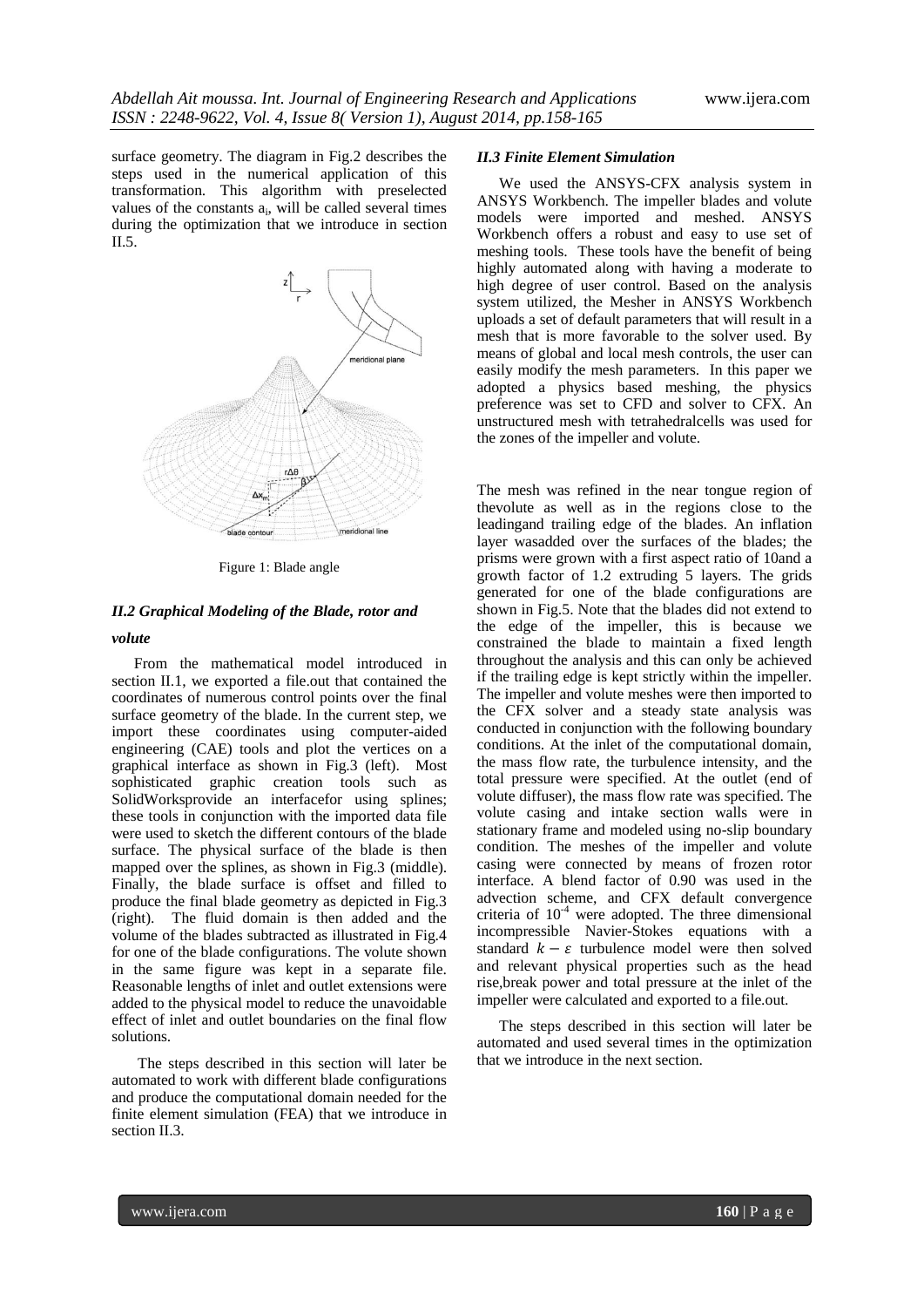### *Abdellah Ait moussa. Int. Journal of Engineering Research and Applications* www.ijera.com *ISSN : 2248-9622, Vol. 4, Issue 8( Version 1), August 2014, pp.158-165*



Figure 2: Diagram for generating control points over the transformed blade geometry. (T1: last vertex)



Figure 3: Graphical design of a blade



Figure 4: Computational fluid domain



Figure 5: Grid of the fluid domain

# *II.4 The optimization Technique*

We devised a direct method in sections II.1,2, and 3that allowed the straight forward and self-regulated modeling, simulation and calculation of relevant physical properties pertaining to the flow within the pump. In what is next, we use this information alongwith a direct optimization technique known as the Globalized and Bounded Nelder-Mead (GBNM) [12],to optimize the geometry of the blades for maximum hydraulic efficiency.

The GBNM uses the Nelder-Mead (N-M) or simplex scheme [13] along with multiplerestarts and a projection procedure on a box constrained variables to identify the differentoptima of the function. The box projection procedure in (9) assures that the variables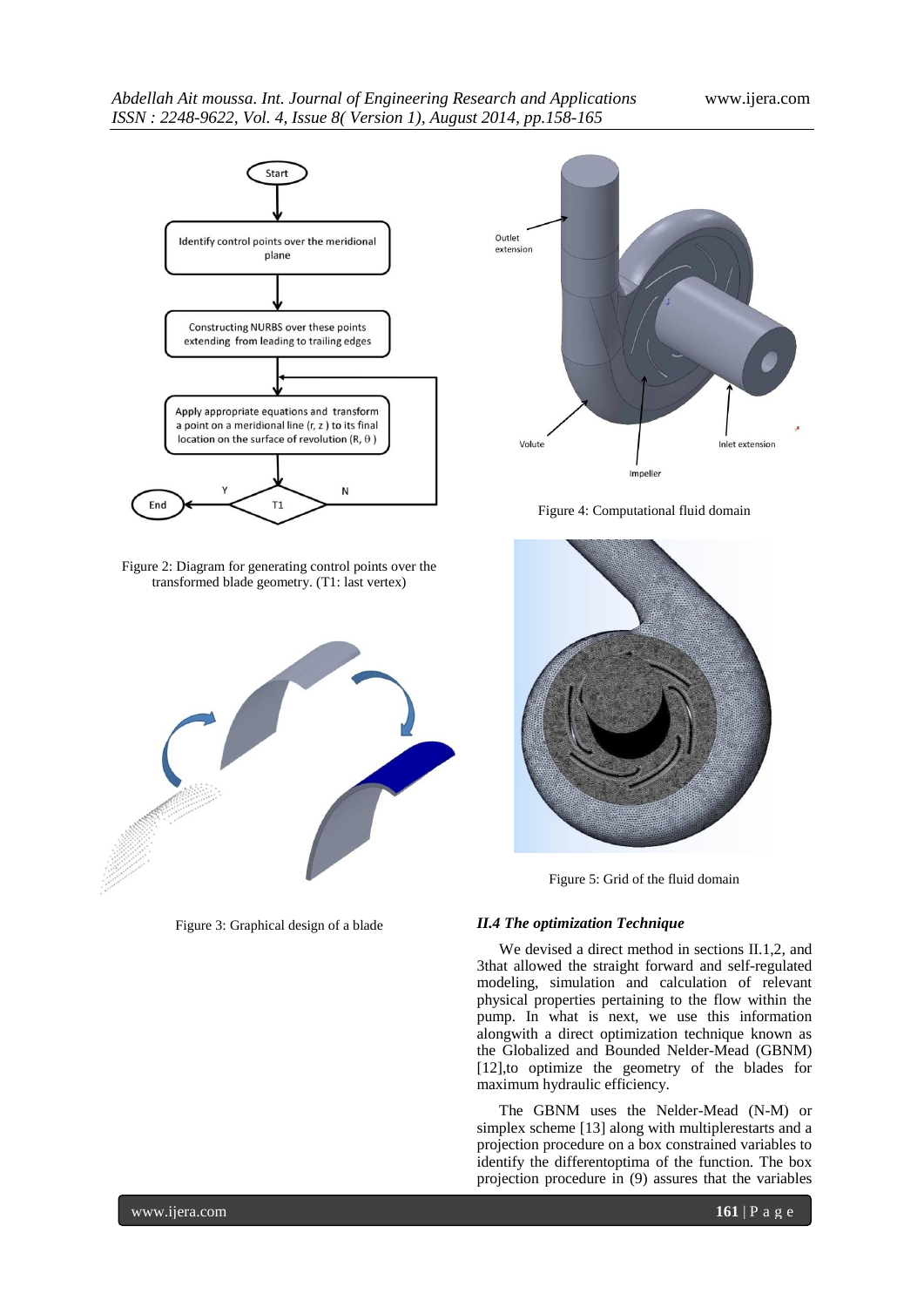arealways selected over the domain of the analysis. Multiple restarts are needed, since the N-Mcan only lead to a local optimum that is dependent on the initial simplex. To avoid findingthe same local optima, the new initial vertex should be different and preferably far fromprevious initial vertices and already known local solutions. To this end, we use a variablevariance probability density (VVP)[14] to identify a starting vertex that is reasonably farfrom the known local optima and initial starting points then construct a simplex from itand restart the N-M for the next optimum.

$$
x_i = \begin{cases} x_i^{\text{lower bound}} & \text{if } x < x_i^{\text{lower bound}} \\ x_i^{\text{upper bound}} & \text{if } x > x_i^{\text{upper bound}} \end{cases} \tag{9}
$$

where xi is a point sampled during the optimization.

The diagram in Fig.6 represents the scheme used in the implementation of the Globalizedand Bounded Nelder-Mead algorithm (GBNM) and the repetitive restarts needed to reachglobal optimum. This is the same restart scheme used by Luersen[12]. We start with a fixed number of random vertices; these are the initial points. We thenidentify the vertex with the largest probability density; this is the vertex with the largestdistance to the closest neighbor. At this point we use a probabilistic restart by constructingan initial simplex from this point of size equal to 20% the domain size. We then proceedwith the bounded Nelder-Mead optimizer and identify the first local optimum. We stop theN-M algorithm when the simplex is small, or flat.

A simplex is small when

$$
\max\left(\left|\frac{\mathbf{x}_i^{k+1} - \mathbf{x}_i^k}{\mathbf{x}_i^u - \mathbf{x}_i^l}\right|\right) < \epsilon_1 \tag{10}
$$

where k is the number of iterations, subscripts u and l represent the upper and lower bound on variable xi, and $\epsilon_1$  is a predetermined small number.

Similarly, a simplex is flat when

$$
|f_H - f_L| < \epsilon_2 \tag{11}
$$

where  $f_H$  and  $f_L$  are the highest and lowest function values at the current simplex, and  $\epsilon_2$  is a given small number.

The local optimum is then stored and used with the initial random points and any priorstored optima to update the probability density from which we identify the next best vertex and use the same probabilistic restart with a polyhedron of size equal to 20% the domain size. There may be cases however, when the new optimum is identical to one of the stored optima; that the maximum number of iterations in the N-M is reached; or that one or moreof

the simplex parameters are on the edge of thebox constraint. In cases like these we proceed as indicated in the diagram. A small and large test are used to restart the Nelder-Mead from the best point of the current simplex with a polyhedron of size 5% and 10% thedomain size respectively.

#### *II.5 Program Structure*

To achieve optimal values of the hydraulic efficiency, we will be facing four parts of work; Mathematical and geometric modelling, finiteelement analysis (FEA) and mathematical programming. Different program files were developed for each part, and communication between these parts is manipulated by an interface. One of the most interesting features of the ANSYS Workbench software is the possibility to use it as a mere subroutine of any other external program. Parameters can be either directly passed or exchanged through external files. This flexibility allows us to build an interface between ANSYS and our external optimization algorithm, written in Visual Basics for application (VBA), where ANSYS is a finite element package used to calculate the objective function and constraints. The diagram in Fig.7 describes thescheme used to reach global optimization. Commands for implementing the mathematicalmodel and for generating the coordinates of the transformed blade geometry wereincorporated in a Mathematica parametric file. Design parameters are exchanged withthe VBA interface through an external file. The Mathematica file is called from the VBA interface and the inputparameters are updated several times during the optimization. Commands for importing thesurface coordinates, for graphical design of the blades and the rest of the fluid domain,were automated using the SolidWorks Application Programming Interface (API). Thesecommands were implemented directly in the VBA interface. Commands for uploading theparasolid model, for meshing, for adding inflation, and match control among the bladesurfaces as well as mesh refinement and inflation were incorporated in a command fileusing the Java Python language for the ANSYS Mesher. Commands for adding boundaryconditions, for running the CFX-Solver in parallel and for exporting the relevant physical properties in a file.out were incorporated in a Workbench script. The Globalized and BoundedNelder-Mead communicates parametric updates through the VBA interface.

www.ijera.com **162** | P a g e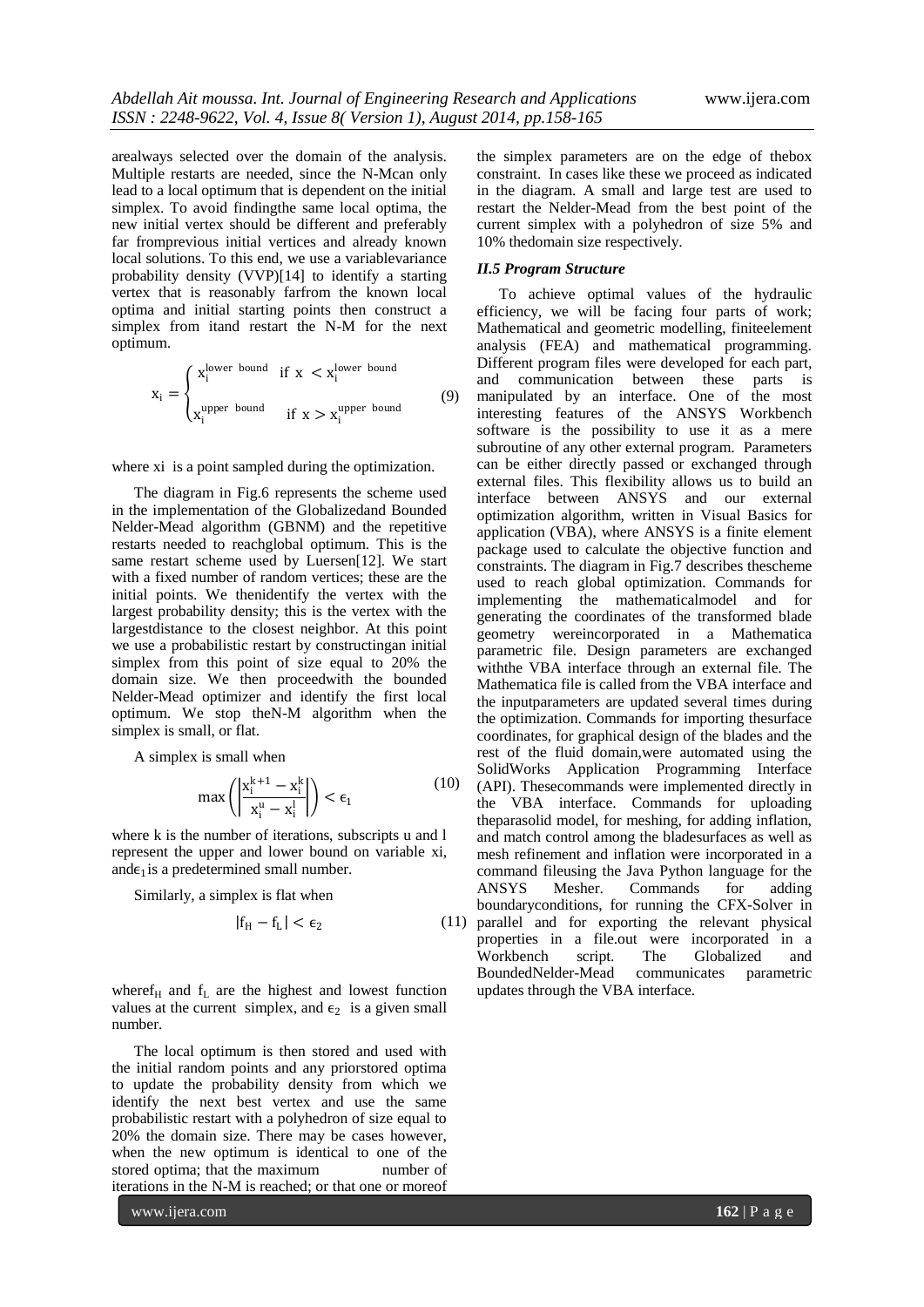

Fig 6. GBNM restarts schematics.T1: (this point is already known as a local optimum). T2: (vertex ix a local optimum). T3: (large test or probabilistic and not return to the same point and point on the bound). T4: (small test and not return to the same point and not on the bunds). T5: (N-M stopped by maximum number of iterations). T6: (maximum number of analyses is reached.



Figure 7: Methodology for geometry optimization

### **III. APPLICATION**

In this section, we shall apply the technique introduced in section II to a simple model of a centrifugal pump.

### *III.1Optimization Setup*

The pump considered in this application is similar in aspect to the model shown in Fig.4.A detailed description including designconditions is shown in Table.1. Here we specify an inlet total pressure and an outlet mass flow rate and allow the blade curvature to adjust toward maximum hydraulic efficiency. We began with 10 random initial vertices overthe box constrained variables described in (12); each vertex encompassesa value for  $a_0$ through  $a_3$  since all other constants are assumed to hold the value of zero. Appropriate transformations were implemented in the CAD model to change the blade angle to  $\beta' = \pi/2 \beta$ . The numberof analyses in the GBNM was set to 30 and the maximum number of iterations in theN-M was set to 30. The stopping criteria for the Nelder-Mead were  $\epsilon_1 = \epsilon_2 = 10^{-3}$  for small and flat simplex respectively. The optimum points were rounded off to  $10^{-2}$ .

$$
a_{i} = \begin{cases}\n-1.0 \le a_{o} \le 0 \\
-1.0 \le a_{1} \le 0 \\
-1.0 \le a_{2} \le 1.0 \\
-1.0 \le a_{3} \le 1.0 \\
0 \text{ for } i \ge 4\n\end{cases}
$$
\n(12)

TABLEI: PUMP CHARACTERISTICS AND DESIGN CONDITIONS

| Blade width                       | $0.005$ (m) |
|-----------------------------------|-------------|
| Number of blades                  | 6           |
| Inlet diameter                    | $0.15$ (m)  |
| Outlet diameter (volute diffuser) | $0.35$ (m)  |
| Fluid                             | Water       |
| Angular speed of impeller         | 1500 (rpm)  |
| Inlet turbulence intensity        | $\leq 10\%$ |
| Inlet Total pressure              | 1 atm       |
| Mass flow rate outlet             | 75 kg/s     |

A grid independence test was performed on several configurations of the impeller bladesand the hydraulic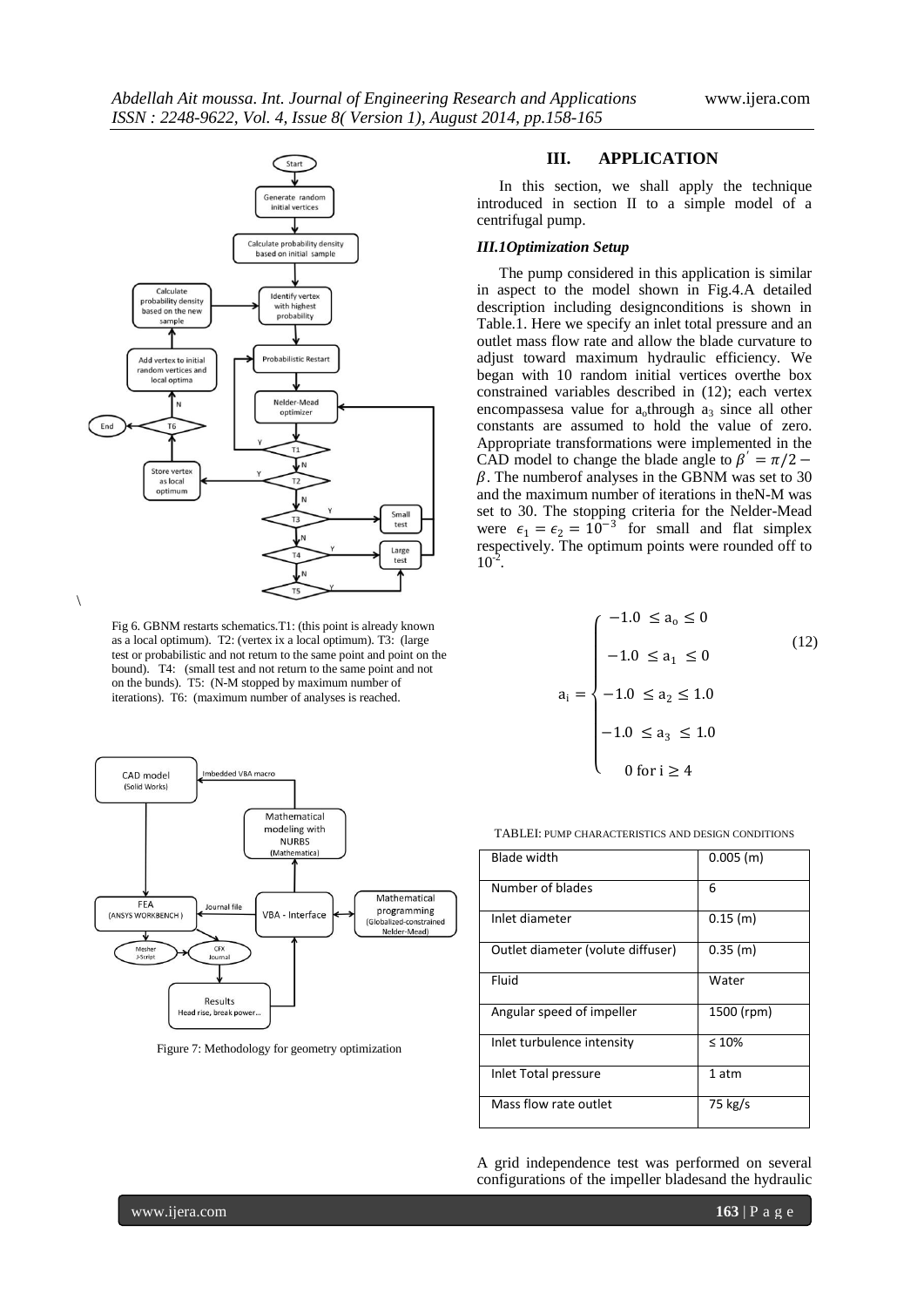efficiency and convergence time were selected as the criteria. Forbrevity, we discuss results pertaining to a blade configuration identified by  $a_0 = -0.57$  and  $a_1 = a_2 = a_3 = 0$ . The analysis was conducted according to the characteristics and design conditions listed in Table.1. Six nodes were used in parallel computation to conduct the FEA simulation. Referring to the results in Table.2, as the mesh became finer; the hydraulicefficiency reached an asymptotic value. Balance between calculation, time and the accuracy order of the simulation has been made and the setting for the "Fine1" grid is considered to be sufficiently reliable.

|  |  |  |  |  | TABLE II: GRID INDEPENDENCE TEST |  |
|--|--|--|--|--|----------------------------------|--|
|--|--|--|--|--|----------------------------------|--|

| Total number of cells               | <b>Hydraulic</b><br>efficiency | Convergence<br>time |  |
|-------------------------------------|--------------------------------|---------------------|--|
| Coarse (1260781 million)            | 67.93 %                        | 28 minutes          |  |
| Medium (1829397 million)            | 68.4438 %                      | 37 minutes          |  |
| Fine <sub>1</sub> (2207039 million) | 68.3520 %                      | 46 minutes          |  |
| Fine, $(2734539$ million)           | 68.3871 %                      | 53 minutes          |  |

#### *III.2 Results*

Table.3 shows four local optima, although there are around twelve other local solutions found during the optimization process that a designer can select from. In thisrespect, the optimization is comparable to an evolutionaryprocedure that provides a family of optimal solutions insteadof just one specific solution. This feature is importantespecially for multi-objective optimization.

|        | $a_{o}$ | a <sub>1</sub> | a <sub>2</sub> | $a_3$ | Hydraulic<br>Efficiency |
|--------|---------|----------------|----------------|-------|-------------------------|
| Case 1 | $-0.57$ | $-0.8$         | 0.17           | 0.35  | 71.35 %                 |
| Case 2 | $-0.67$ | $-0.93$        | 0.17           | 0.38  | 73.83 %                 |
| Case 3 | $-0.77$ | $-1.03$        | 0.18           | 0.4   | 75.44%                  |
| Case 4 | $-0.87$ | $-1.08$        | 0.20           | 0.40  | 73.68%                  |

TABLE III: OPTIMUM DESIGN OBTAINED BY GBNM

The results of table.3suggest that under the design conditions specified in Table.1, improved hydraulic efficiency isachievable at different values of  $(a_0, a_1, a_2, a_3)$  $a_3$ ) with slightly better results at relatively larger magnitudes. In addition, from the blade angle depicted in Fig.8, it is clear that improved efficiency is attainable with smaller inlet blade angles followed by an increasing blade curvature with the maximum being achieved at specific values of the constants  $(a_0, a_1)$  $a_1$ ,  $a_2$ ,  $a_3$ ).



Fig 8.Blade angle versus meridional distance

#### **IV. Conclusion**

In this paper, we introduced a robust technique that<br>combines mathematical and geometrical mathematical and geometrical modeling, programmingand finite element analysis to optimize the geometry of the impeller blades of a test model of a centrifugal pump under preselected boundary conditions. As an application we specified the total inlet pressure and outlet mass flow rate then allowed the blade curvature to adjust toward<br>maximizing the hydraulic efficiency. The maximizing the hydraulic efficiency. The evolutionary andconstrained aspect of the technique produced a family ofoptimal solutions that a hydraulic designer can choose from.

The technique could also be extended to include additional terms in the expansion of the blade angle. It can also be improved if parameterization of the meridional projection was also incorporated. Furthermore, the user is free to adjust the boundary conditions to fit the design requirement, yet the current methodology is guaranteed to render optimal designs.

### **V. Acknowledgments**

The first author would like to express his gratitude to the office of research and grants at the University of Central Oklahoma (UCO) for the financial support during this research.

### **References**

- [1] E.T. Pak,J.C. Lee,"Performance and pressure distribution changes in a centrifugalpump under two-phase flow". Proceedings of the Institution of Mechanical Engineers. PartA, Journal of Power and Energy, Vol.212(3), pp.165-171 (1998).
- [2] R.B.Medvitz, R.F. Kunz, D.A. Boger, J.W. Lindau, A.M. Yocum, " Performance analysis of cavitating flow in centrifugal pumps using<br>multiphase CFD", Journal of multiphase CFD", Journal of FluidsEngineering Vol.124(2), p.377(7) (2002).
- [3] S. Yedidiah, "An alternate method for calculating the head developed by a centrifugal impeller". ASME/JSME Fluids Engineering Conference 107:131138.